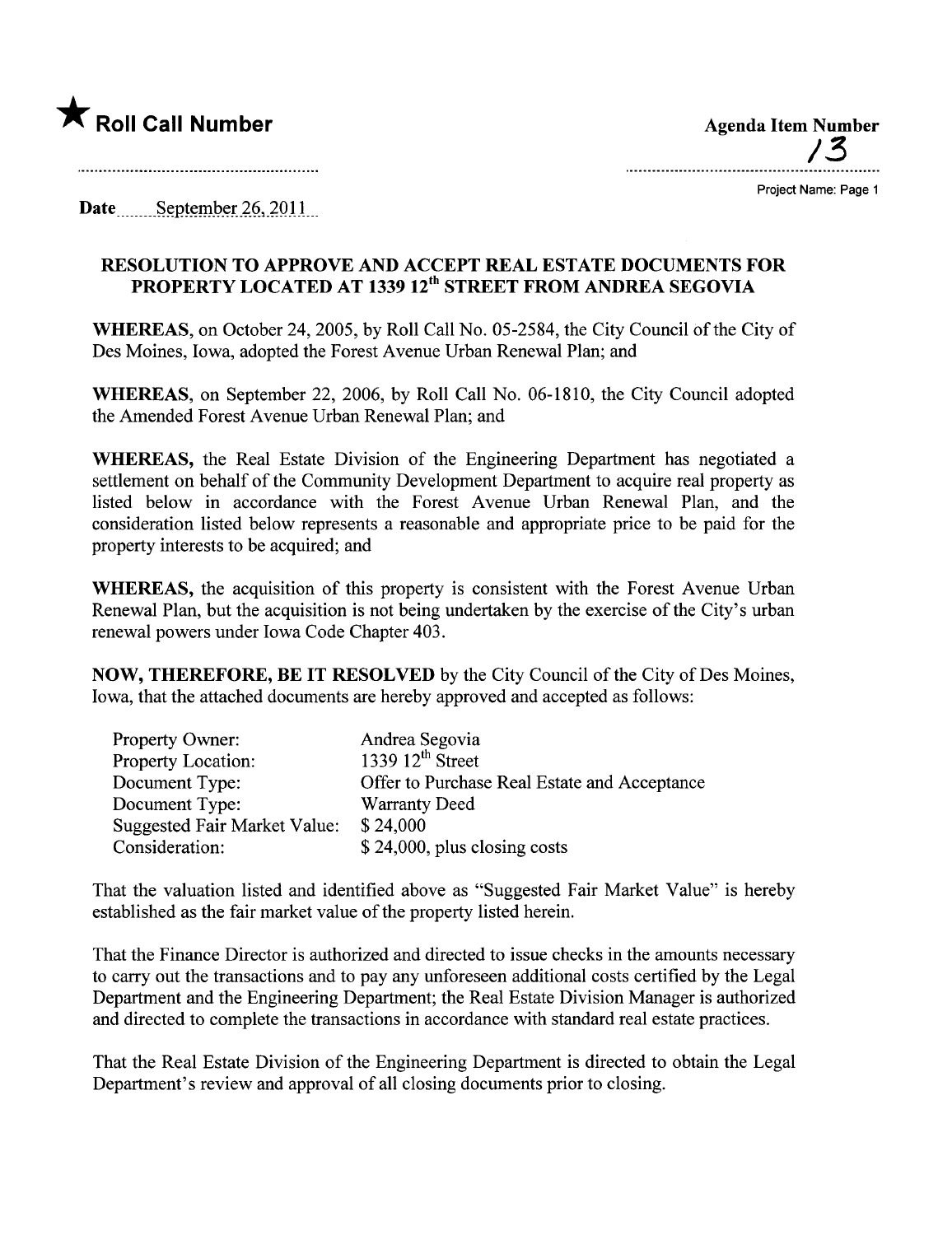

....................................../~............

Project Name: Page 2

Date  $S$ eptember 26, 2011

That the City Clerk is hereby authorized and directed to endorse upon the Real Estate documents listed above the approval and acceptance of this Council and is further authorized and directed to deliver the aforementioned documents to the Real Estate Division Manager, who shall proceed to closing in accordance with standard real estate practices.

That the Real Estate Division Manager is hereby authorized and directed to execute Maintain Vacancy Agreements and Rental Agreements, if necessary.

(Council Communication No. 11-011)

Moved by to adopt.

APPROVED AS TO FORM:

*Henna K* Zarl Glenna K. Frånk

Assistant City Attorney

| <b>COUNCIL ACTION</b> | <b>YEAS</b> | <b>NAYS</b> | <b>PASS</b> | <b>ABSENT</b>   | <b>CERTIFICATE</b>                                                                                   |
|-----------------------|-------------|-------------|-------------|-----------------|------------------------------------------------------------------------------------------------------|
| <b>COWNIE</b>         |             |             |             |                 |                                                                                                      |
| <b>COLEMAN</b>        |             |             |             |                 | I, Diane Rauh, City Clerk of said City hereby                                                        |
| <b>GRIESS</b>         |             |             |             |                 | certify that at a meeting of the City Council of<br>said City of Des Moines, held on the above date, |
| <b>HENSLEY</b>        |             |             |             |                 | among other proceedings the above was adopted.                                                       |
| <b>MAHAFFEY</b>       |             |             |             |                 |                                                                                                      |
| <b>MEYER</b>          |             |             |             |                 | IN WITNESS WHEREOF, I have hereunto set my<br>hand and affixed my seal the day and year first        |
| <b>MOORE</b>          |             |             |             |                 | above written.                                                                                       |
| <b>TOTAL</b>          |             |             |             |                 |                                                                                                      |
| <b>MOTION CARRIED</b> |             |             |             | <b>APPROVED</b> |                                                                                                      |
|                       |             |             |             | Mayor           | City Clerk                                                                                           |